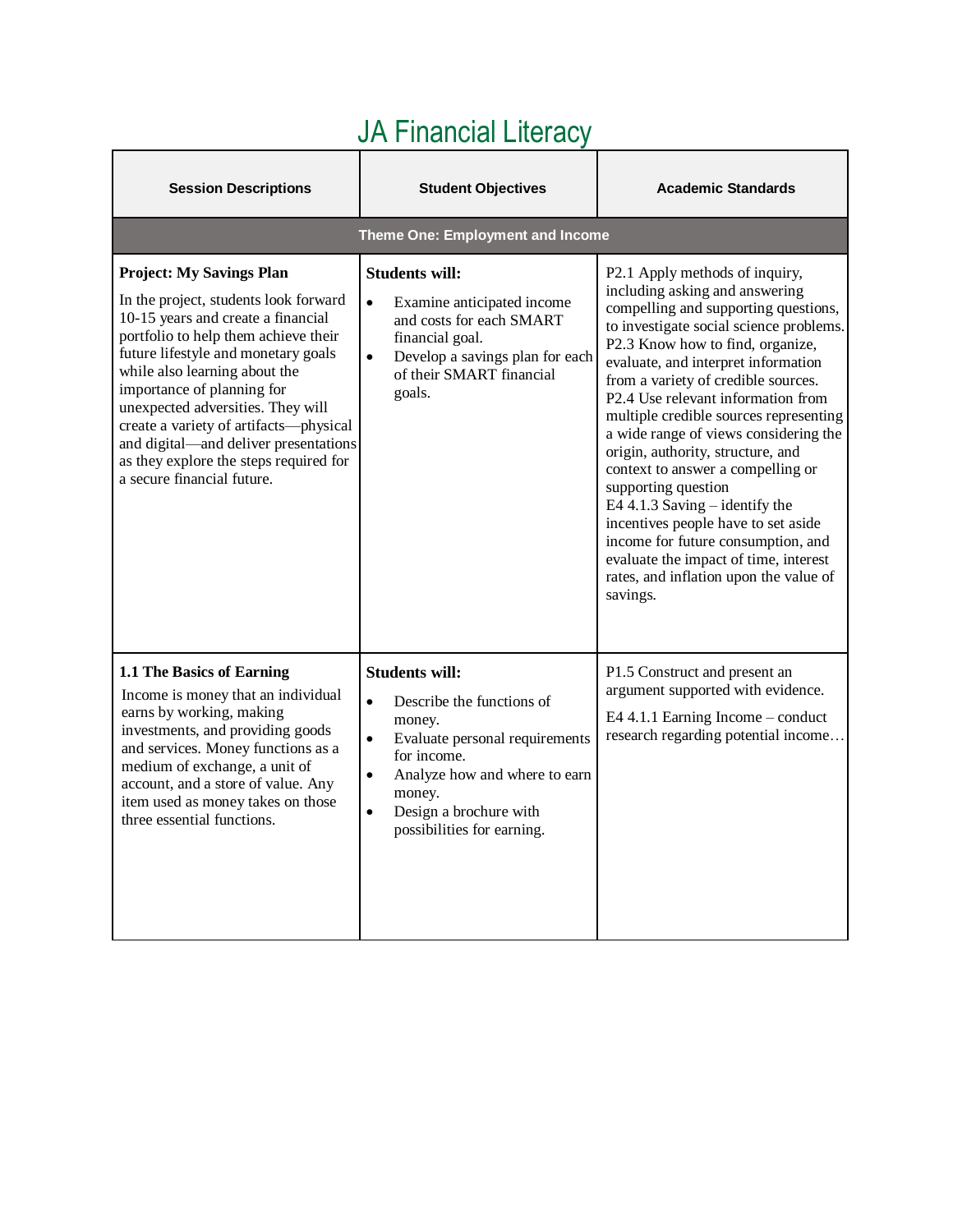| 1.2 Careers and Pay<br>Individuals who set realistic financial<br>goals are in more control of their<br>money than those who do not.<br>Although goals are set for short- and<br>long-term periods, it is important to<br>regularly track the progress of each<br>goal.                                                                                                                                                                                                                                                                    | <b>Students will:</b><br>$\bullet$<br>Analyze and prioritize personal<br>financial goals (current, 10-<br>year, 25-year).<br>$\bullet$<br>Explain the relationship<br>between finances, career<br>choices, and personal financial<br>goals.<br>Identify career fields or options<br>of interest that will lead to<br>financial goals.                                                                                                                                                                                                                                                                 | P2.3 Know how to find, organize,<br>evaluate, and interpret information<br>from a variety of credible sources.<br>E4.1.1 Earning Income $-$ conduct<br>research regarding potential income<br>and employee benefit packages, non-<br>income factors that may influence<br>career choice, benefits and costs of<br>obtaining the necessary education or<br>technical skills, taxes a person is<br>likely to pay, and other possible<br>sources of income.                                                           |
|--------------------------------------------------------------------------------------------------------------------------------------------------------------------------------------------------------------------------------------------------------------------------------------------------------------------------------------------------------------------------------------------------------------------------------------------------------------------------------------------------------------------------------------------|-------------------------------------------------------------------------------------------------------------------------------------------------------------------------------------------------------------------------------------------------------------------------------------------------------------------------------------------------------------------------------------------------------------------------------------------------------------------------------------------------------------------------------------------------------------------------------------------------------|--------------------------------------------------------------------------------------------------------------------------------------------------------------------------------------------------------------------------------------------------------------------------------------------------------------------------------------------------------------------------------------------------------------------------------------------------------------------------------------------------------------------|
| 1.3 Education and Careers<br>An investment in a career requires<br>time, money, and resources that can<br>open doors to opportunities. Studies<br>show that employees with more than<br>a high school education earn<br>significantly more money throughout<br>their lifetime than those without. The<br>emphasis in this session is that the<br>more education you have, the higher<br>quality of life you will have.                                                                                                                     | <b>Students will:</b><br>$\bullet$<br>Examine the cost of college.<br>$\bullet$<br>Evaluate the costs and/or<br>benefits of post-secondary<br>education (trade school,<br>apprenticeships, etc.).<br>$\bullet$<br>Compare and contrast the costs<br>and benefits of various<br>postsecondary educational<br>options.<br>Evaluate personal decisions<br>$\bullet$<br>relating to career choice and<br>education requirements and<br>plans.<br>Assess personal skills, abilities,<br>and aptitudes and personal<br>strengths and weaknesses as<br>they relate to career exploration<br>and development. | E4.1.1 Earning Income – conduct<br>research regarding potential income<br>and employee benefit packages, non-<br>income factors that may influence<br>career choice, benefits and costs of<br>obtaining the necessary education<br>or technical skills, [taxes a person is<br>likely to pay, and other possible<br>sources of income].                                                                                                                                                                             |
| <b>1.4 Taxes and Benefits</b><br>Taxes are collected by governments<br>to pay for many public services such<br>as highways, schools, police, and fire<br>protection. The main goal of taxation<br>is to provide revenue for a<br>government to pay its bills. The two<br>taxes most people pay are federal and<br>state income taxes. Federal income<br>tax goes to the U.S. government, and<br>state income tax is paid to the state<br>government. Income may also be<br>offset by tax-free benefit packages<br>provided by an employer. | <b>Students will:</b><br>$\bullet$<br>Identify the difference between<br>gross pay and net pay.<br>$\bullet$<br>Define taxes and explain their<br>purpose and impact on income.<br>Demonstrate an understanding<br>$\bullet$<br>of various taxes such as FICA<br>and Medicare.<br>Calculate net monthly income.<br>$\bullet$<br>Recognize employee benefits<br>$\bullet$<br>and apply knowledge to job<br>opportunities                                                                                                                                                                               | 1.4.3 Government Revenue and<br>Services - analyze the ways in which<br>local and state governments generate<br>revenue and use that revenue to<br>supply public services.<br>E4.1.1 Earning Income – conduct<br>research regarding potential income<br>and employee benefit packages, non-<br>income factors that may influence<br>career choice, benefits and costs of<br>obtaining the necessary education or<br>technical skills, taxes a person is<br>likely to pay, and other possible<br>sources of income. |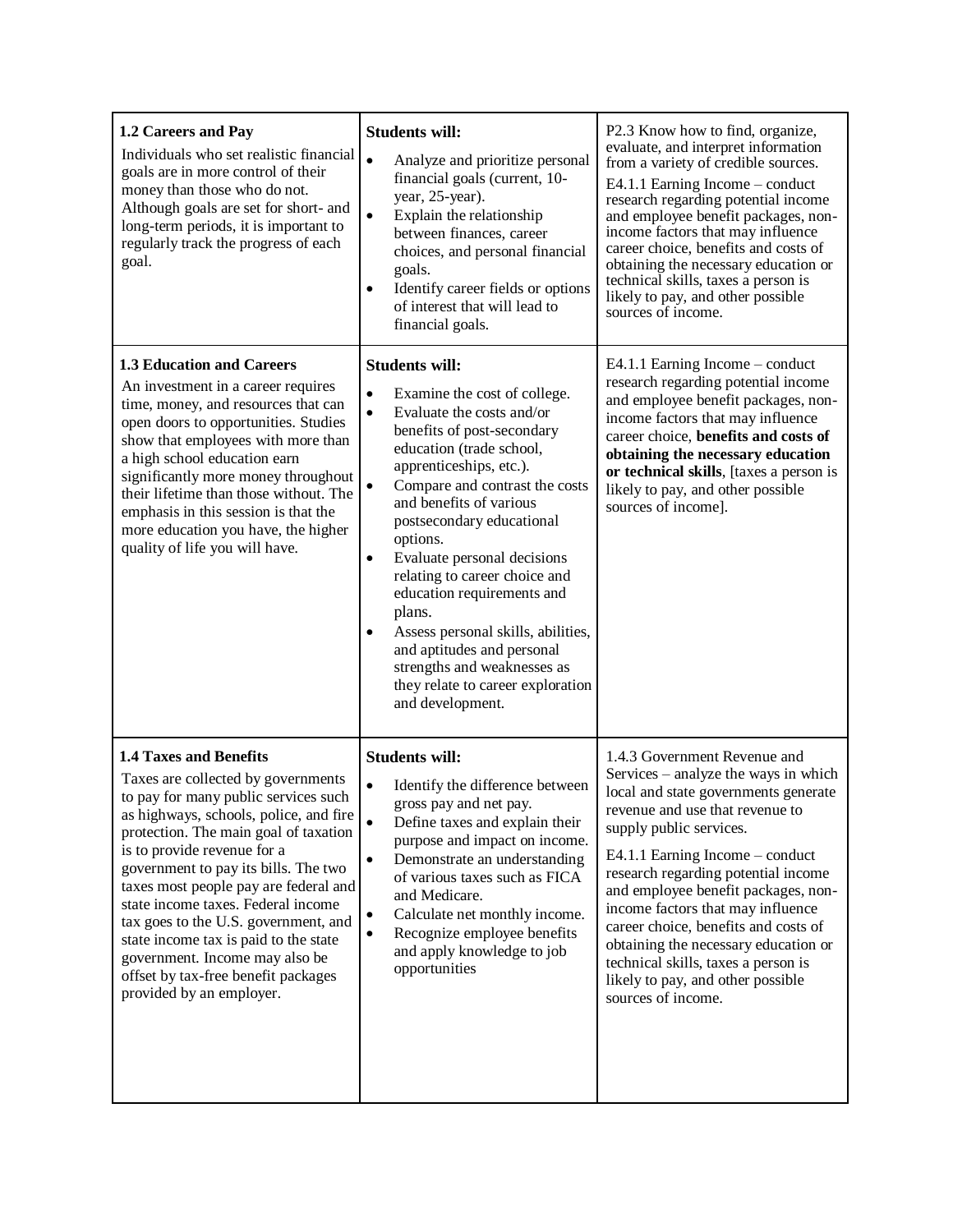| <b>Theme Two: Money Management</b>                                                                                                                                                                                                                                                                                                                               |                                                                                                                                                                                                                                                                                                                                                                                                                                                                                                                                                                                                       |                                                                                                                                                                                                                                                                                                                                                                                                                                                                                                                                                                                                                                                                                                                                                                                                  |
|------------------------------------------------------------------------------------------------------------------------------------------------------------------------------------------------------------------------------------------------------------------------------------------------------------------------------------------------------------------|-------------------------------------------------------------------------------------------------------------------------------------------------------------------------------------------------------------------------------------------------------------------------------------------------------------------------------------------------------------------------------------------------------------------------------------------------------------------------------------------------------------------------------------------------------------------------------------------------------|--------------------------------------------------------------------------------------------------------------------------------------------------------------------------------------------------------------------------------------------------------------------------------------------------------------------------------------------------------------------------------------------------------------------------------------------------------------------------------------------------------------------------------------------------------------------------------------------------------------------------------------------------------------------------------------------------------------------------------------------------------------------------------------------------|
| <b>Session Descriptions</b>                                                                                                                                                                                                                                                                                                                                      | <b>Student Objectives</b>                                                                                                                                                                                                                                                                                                                                                                                                                                                                                                                                                                             | <b>Academic Standards</b>                                                                                                                                                                                                                                                                                                                                                                                                                                                                                                                                                                                                                                                                                                                                                                        |
| <b>Project: My Budgeting Habit</b><br>Students review the critical concepts<br>and vocabulary related to budgeting,<br>examine the importance of SMART<br>goals, and then create their own<br>SMART financial goals for the future.<br>They design a visual aid to depict<br>their SMART financial goals.                                                        | <b>Students will:</b><br>Describe a budget and explain<br>$\bullet$<br>the purpose of budgeting.<br>$\bullet$<br>Explain SMART (specific,<br>measurable, achievable,<br>realistic, and time-bound) goals<br>and how the practice can be<br>used for budgeting.<br>Create personal SMART<br>$\bullet$<br>financial goals for the future:<br>short term (1 year), medium<br>term (5 years), and long term<br>(10 years or beyond).<br>Use graphics and multimedia-<br>$\bullet$<br>charts, videos, graphs, and so<br>on to represent each SMART<br>goal and the method by which<br>it will be achieved. | P1.1 Use appropriate strategies to read<br>and analyze social science tables,<br>graphs, graphics, maps, and texts.<br>P1.4 Express social science ideas<br>clearly in written, spoken, and graphic<br>forms.<br>P1.5 Construct and present an<br>argument supported with evidence.<br>P2.1 Apply methods of inquiry,<br>including asking and answering<br>compelling and supporting questions,<br>to investigate social science problems.<br>P2.3 Know how to find, organize,<br>evaluate, and interpret information<br>from a variety of credible sources.<br>E.4.1.2 Buying Goods And Services -<br>describe the factors that consumers<br>may consider when purchasing a good<br>or service, including the costs,<br>benefits, [and the role of government<br>in obtaining the information.] |
| <b>2.1 Financial Institutions</b><br>Consumers use financial institutions<br>to help them save and complete<br>transactions safely, quickly, and<br>conveniently and to hold and transfer<br>money in different ways-all while<br>being insured and safe from theft. It<br>is important, therefore, to find a<br>financial institution that meets your<br>needs. | <b>Students will:</b><br>$\bullet$<br>Investigate the use of different<br>payment methods.<br>Compare financial institutions<br>$\bullet$<br>and the types of accounts and<br>services they provide.                                                                                                                                                                                                                                                                                                                                                                                                  | P2.3 Know how to find, organize,<br>evaluate, and interpret information<br>from a variety of credible sources.                                                                                                                                                                                                                                                                                                                                                                                                                                                                                                                                                                                                                                                                                   |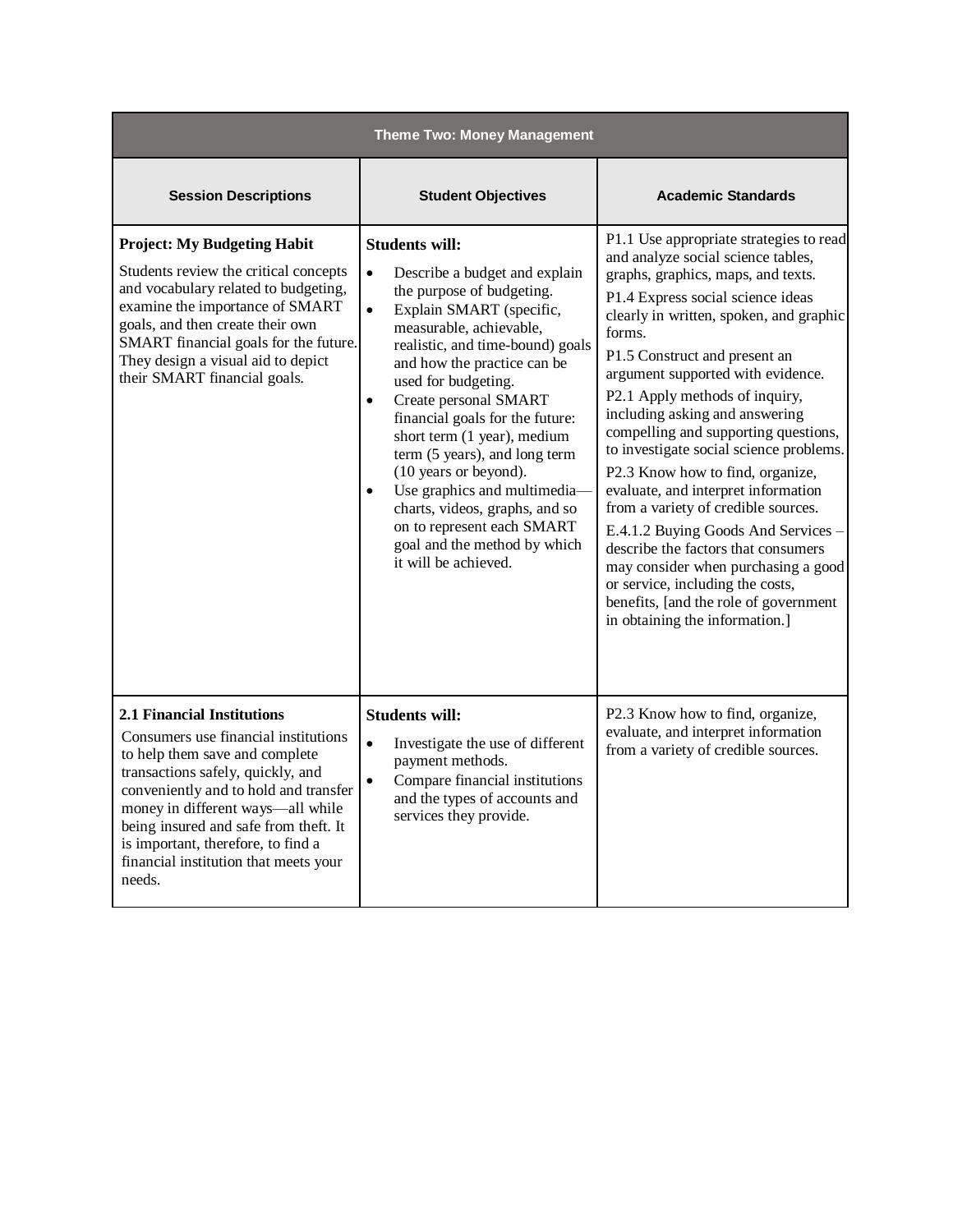| 2.2 Spending and Saving<br>Many competing claims are made on<br>a person's money that impede the<br>ability to save. By prioritizing<br>saving, consumers will be able to<br>achieve short-and long-term goals<br>and set aside money for emergencies<br>and the future.           | <b>Students will:</b><br>$\bullet$<br>Recognize the importance of<br>paying yourself first.<br>Identify the opportunity costs<br>$\bullet$<br>of savings.<br>Compare simple and compound<br>$\bullet$<br>interest and their impact on<br>savings, including the Rule of<br>72.                             | E.1.1.1 Scarcity, Choice, Opportunity<br>Costs, Incentives – using examples,<br>explain how scarcity, choice,<br>opportunity costs, and incentives<br>affect decisions made by households,<br>businesses, and governments.<br>E.4.1.2 Buying Goods And Services -<br>describe the factors that consumers<br>may consider when purchasing a good<br>or service,<br>4.1.3 Saving – identify the incentives<br>people have to set aside income for<br>future consumption, and evaluate the<br>impact of time, interest rates, and<br>inflation upon the value of savings. |
|------------------------------------------------------------------------------------------------------------------------------------------------------------------------------------------------------------------------------------------------------------------------------------|------------------------------------------------------------------------------------------------------------------------------------------------------------------------------------------------------------------------------------------------------------------------------------------------------------|------------------------------------------------------------------------------------------------------------------------------------------------------------------------------------------------------------------------------------------------------------------------------------------------------------------------------------------------------------------------------------------------------------------------------------------------------------------------------------------------------------------------------------------------------------------------|
| 2.3 Think Before You Spend<br>Every individual is responsible for<br>keeping track of his or her own<br>money. Using a transaction register<br>and careful consumer practices and<br>staying informed all help in<br>maintaining a positive cash flow and<br>increasing net worth. | <b>Students will:</b><br>Record purchases in a<br>$\bullet$<br>transaction register.<br>Determine which practices<br>$\bullet$<br>demonstrate careful consumer<br>skills.<br>$\bullet$<br>Apply consumer skills to<br>spending and saving decisions.                                                       | 4.1.2 Buying Goods And Services -<br>describe the factors that consumers<br>may consider when purchasing a good<br>or service, including the costs,<br>benefits, and the role of government<br>in obtaining the information.                                                                                                                                                                                                                                                                                                                                           |
| 2.4 What Is a Budget?<br>Examining and monitoring cash flow<br>is an ongoing and critical step in the<br>budgeting process. Having and using<br>a budget, and knowing the types of<br>categories in a budget, helps people<br>maintain positive cash flow.                         | <b>Students will:</b><br>Explain cash flow.<br>$\bullet$<br>Follow a step-by-step guide<br>$\bullet$<br>for creating a budget.<br>Identify a short-term<br>$\bullet$<br>financial goal.<br>Arrange income, fixed<br>$\bullet$<br>expenses, and variable<br>expenses in appropriate<br>columns to be equal. | P1.1 Use appropriate strategies to read<br>and analyze social science tables,<br>graphs, graphics, maps, and texts.<br>P2.2 Evaluate data presented in social<br>science tables, graphs, graphics, maps,<br>and texts for credibility, considering<br>the origin, authority, structure, and<br>context of the information.<br>1.1.1 Scarcity, Choice, Opportunity<br>Costs, Incentives – using examples,<br>explain how scarcity, choice,<br>opportunity costs, and incentives<br>affect decisions made by households,<br>businesses, and governments.                 |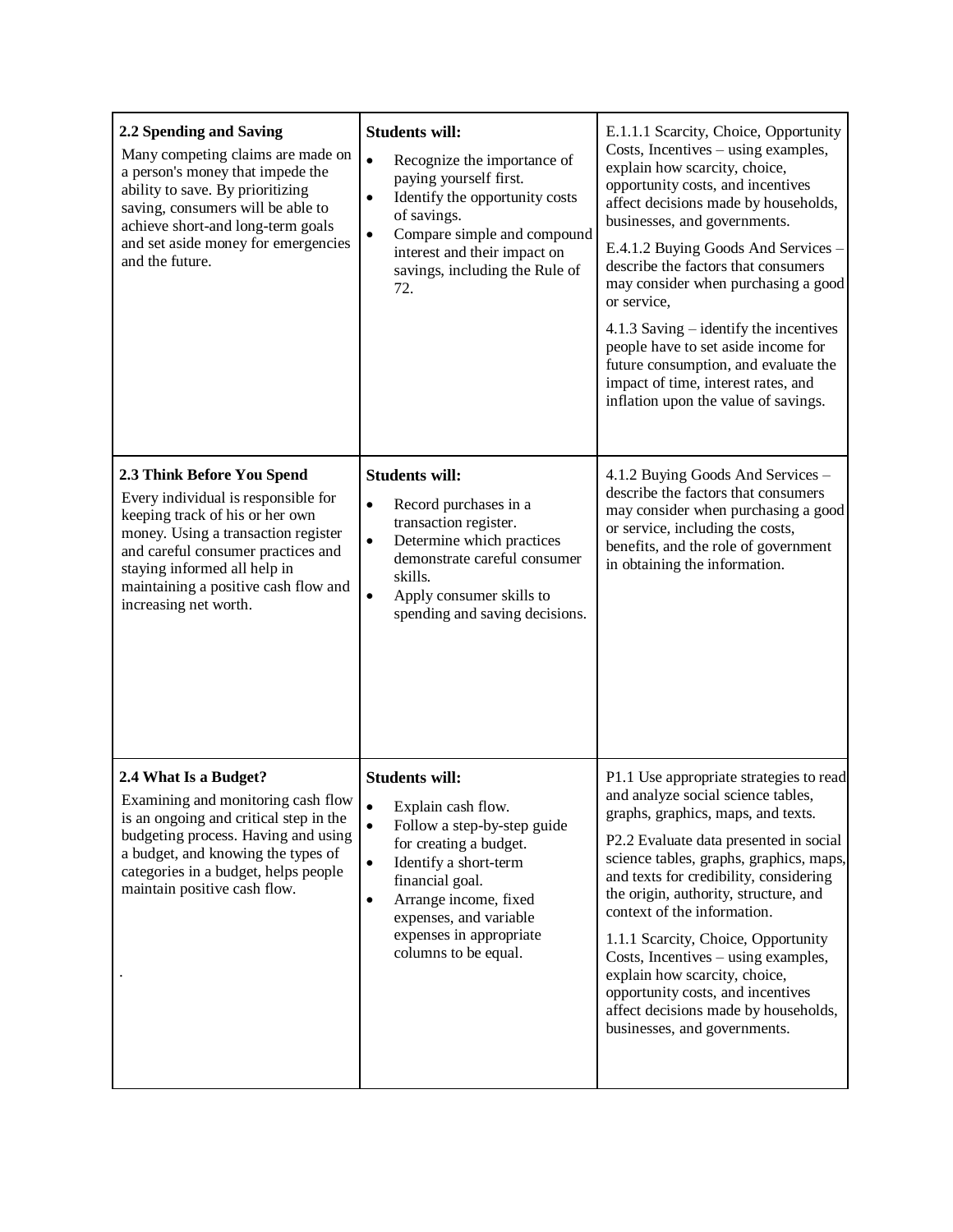| Theme Three: Credit, Debt, and Keeping Your Finances Safe                                                                                                                                                                                                                                                                     |                                                                                                                                                                                                                                                                                                                                                                                                                              |                                                                                                                                                                                                                                                                                                                                                                                                                                                                                                                                                                                                                                                                                                                                   |
|-------------------------------------------------------------------------------------------------------------------------------------------------------------------------------------------------------------------------------------------------------------------------------------------------------------------------------|------------------------------------------------------------------------------------------------------------------------------------------------------------------------------------------------------------------------------------------------------------------------------------------------------------------------------------------------------------------------------------------------------------------------------|-----------------------------------------------------------------------------------------------------------------------------------------------------------------------------------------------------------------------------------------------------------------------------------------------------------------------------------------------------------------------------------------------------------------------------------------------------------------------------------------------------------------------------------------------------------------------------------------------------------------------------------------------------------------------------------------------------------------------------------|
| <b>Session Descriptions</b>                                                                                                                                                                                                                                                                                                   | <b>Student Objectives</b>                                                                                                                                                                                                                                                                                                                                                                                                    | <b>Academic Standards</b>                                                                                                                                                                                                                                                                                                                                                                                                                                                                                                                                                                                                                                                                                                         |
| <b>Theme 3 Project: My Credit Score</b><br>Students learn about the importance<br>of a credit score and how to maintain<br>a healthy score that will allow access<br>to the credit they will need to make<br>major purchases.                                                                                                 | <b>Students will:</b><br>Examine anticipated income<br>$\bullet$<br>and costs for each SMART<br>financial goal.<br>Develop a savings plan for each<br>$\bullet$<br>of their SMART financial<br>goals.<br>high credit score in the short,<br>$\bullet$<br>medium, and long term.<br>Create an original reality show<br>$\bullet$<br>concept that demonstrates<br>awareness of concepts related<br>to improving credit scores. | P1.4 Express social science ideas<br>clearly in written, spoken, and graphic<br>forms.<br>P2.1 Apply methods of inquiry,<br>including asking and answering<br>compelling and supporting questions,<br>to investigate social science problems.<br>P2.3 Know how to find, organize,<br>evaluate, and interpret information<br>from a variety of credible sources.<br>P2.4 Use relevant information from<br>multiple credible sources representing<br>a wide range of views considering the<br>origin, authority, structure, and<br>context to answer a compelling or<br>supporting question.<br>E.4.1.4 Using Credit – evaluate the<br>benefits, costs, and potential impacts<br>of using credit to purchase goods and<br>services. |
| 3.1 What Is Credit?<br>Credit is the amount of money a<br>borrower receives and agrees to pay<br>back with interest to the lender. The<br>lender relies on a report of the<br>borrower's credit history to determine<br>whether to extend a loan. The report<br>includes a record of the borrower's<br>ability to repay debt. | <b>Students will:</b><br>Explain the concept of credit.<br>$\bullet$<br>Distinguish the pros and cons<br>$\bullet$<br>of credit.<br>Develop techniques for<br>$\bullet$<br>building a strong credit history.<br>Summarize major consumer<br>$\bullet$<br>credit laws.                                                                                                                                                        | E.4.1.4 Using Credit – evaluate the<br>benefits, costs, and potential impacts<br>of using credit to purchase goods and<br>services.                                                                                                                                                                                                                                                                                                                                                                                                                                                                                                                                                                                               |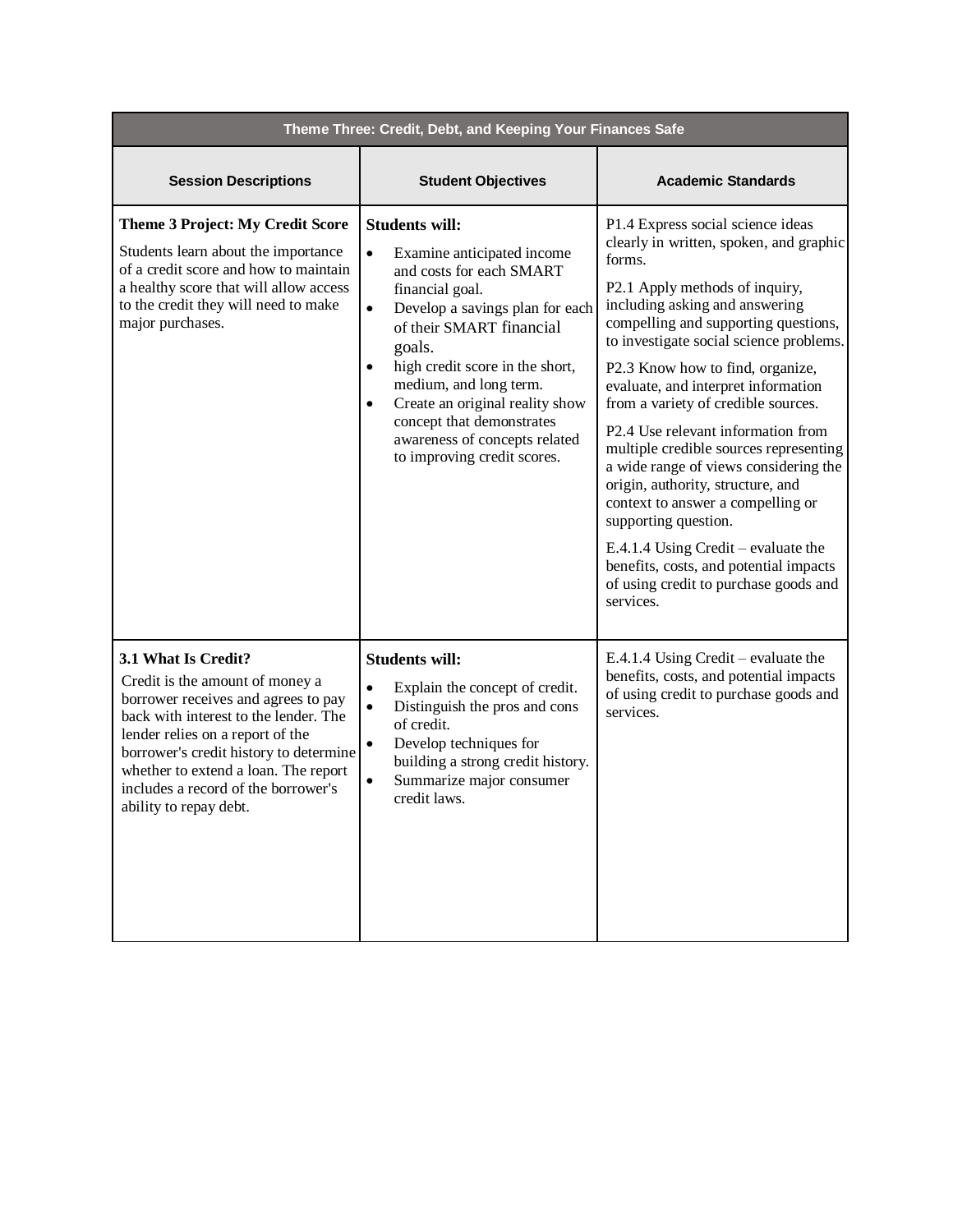| 3.2 Types of Credit<br>Building a strong credit history<br>requires using credit wisely. Credit<br>cards, loans, and nontraditional credit<br>options, such as rent-to-own plans<br>and payday loans, are expensive<br>ways to manage money. Often the<br>results of poor credit choices will<br>require debt management plans and<br>credit counseling.                                                                                                                                                    | <b>Students will:</b><br>Explain the types and sources<br>$\bullet$<br>of credit.<br>$\bullet$<br>Compute interest amounts on a<br>loan.<br>Develop an action plan for<br>$\bullet$<br>fixing bad credit.                                                                                                                                                                                                           | E.4.1.4 Using Credit – evaluate the<br>benefits, costs, and potential impacts<br>of using credit to purchase goods and<br>services.                                                                       |
|-------------------------------------------------------------------------------------------------------------------------------------------------------------------------------------------------------------------------------------------------------------------------------------------------------------------------------------------------------------------------------------------------------------------------------------------------------------------------------------------------------------|---------------------------------------------------------------------------------------------------------------------------------------------------------------------------------------------------------------------------------------------------------------------------------------------------------------------------------------------------------------------------------------------------------------------|-----------------------------------------------------------------------------------------------------------------------------------------------------------------------------------------------------------|
| <b>3.3 Protect Your Credit</b><br>Lenders evaluate a person's credit<br>worthiness based on the Five C's-<br>capacity, capital, conditions,<br>collateral, and character-as well as<br>the person's credit report and credit<br>score. Maintaining good credit is<br>pivotal in acquiring future credit.<br>Consumers need to monitor their<br>credit accounts and reports and keep<br>their personal and financial<br>information safe to maintain their<br>good credit.                                   | <b>Students will:</b><br>$\bullet$<br>Explain the impact credit scores<br>and credit reports have on<br>obtaining credit.<br>Evaluate the process of the Five<br>$\bullet$<br>C's of credit.<br>Explain what a credit score<br>$\bullet$<br>indicates and how it affects a<br>person's financial history.<br>Identify strategies for<br>$\bullet$<br>protecting personal financial<br>information and resources.    | P1.5 Construct and present an<br>argument supported with evidence.<br>E.4.1.4 Using Credit – evaluate the<br>benefits, costs, and potential impacts<br>of using credit to purchase goods and<br>services. |
| 3.4 Debt Management<br>Repaying debt is a legal and ethical<br>matter. People who run into financial<br>trouble can often improve their<br>financial situation with some effort.<br>When consumers are not able to<br>manage debt on their own, they can<br>work with a credit counselor to<br>develop a debt management plan.<br>Bankruptcy is a legal action used to<br>remove the debts of businesses and<br>individuals who are unable to pay<br>their bills, but it has severe credit<br>consequences. | <b>Students will:</b><br>$\bullet$<br>Compare and contrast debt<br>management plans.<br>Examine two types of<br>$\bullet$<br>bankruptcy: Chapter 7 and<br>Chapter 13.<br>Explain why bankruptcy might<br>$\bullet$<br>not be the best choice in a given<br>situation.<br>Interpret complex data and<br>$\bullet$<br>analyze the services of DMP<br>agencies and whether to file<br>bankruptcy in a given situation. | E.4.1.4 Using Credit – evaluate the<br>benefits, costs, and potential impacts<br>of using credit to purchase goods and<br>services.                                                                       |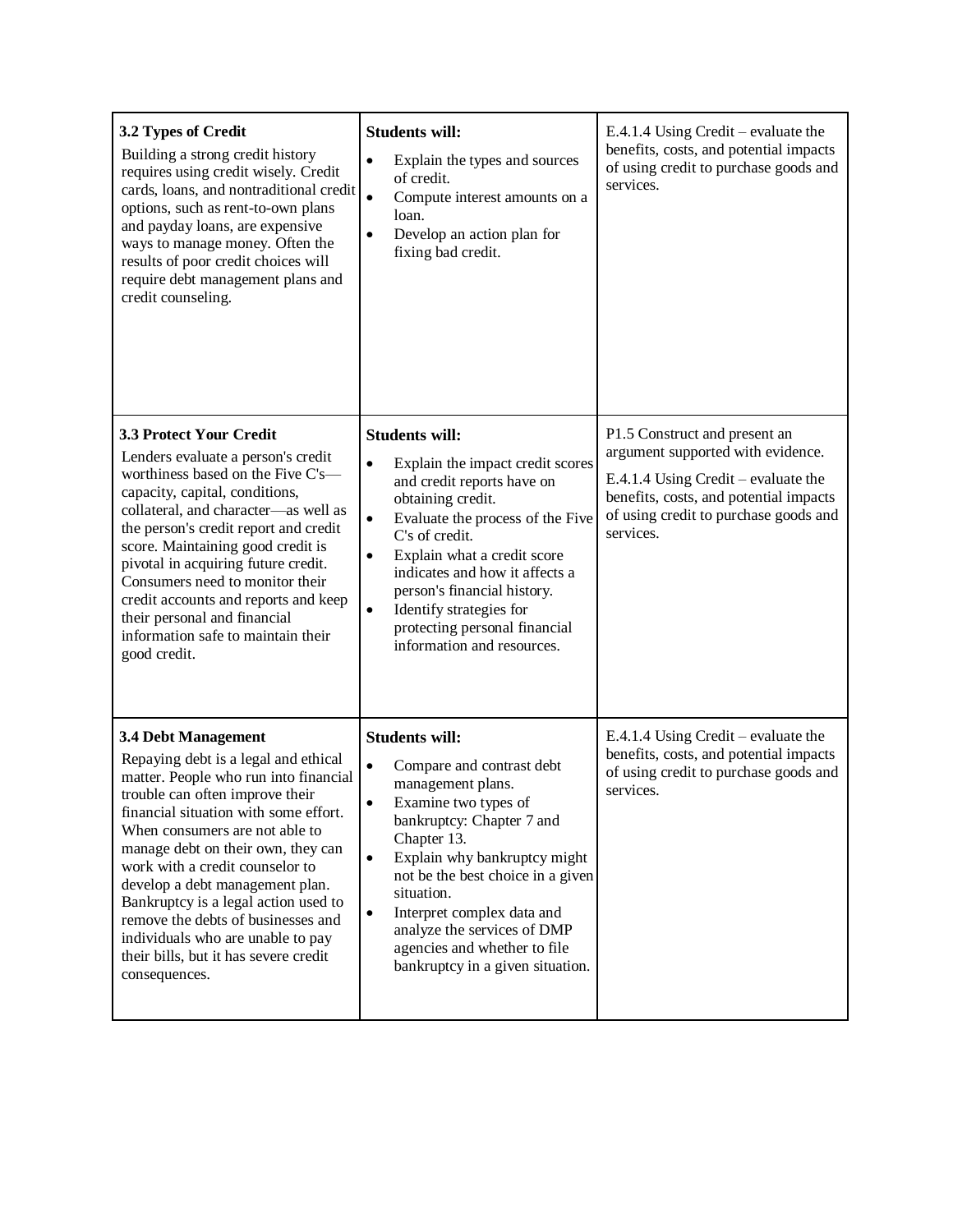| Theme Four: Planning for the Future                                                                                                                                                                                                                                                                                                                                                                                                                                                  |                                                                                                                                                                                                                                                                                                                                                                                                          |                                                                                                                                                                                                                                                                                                                                                                                                                                                                                                                                                                                                                                                                                                                                |
|--------------------------------------------------------------------------------------------------------------------------------------------------------------------------------------------------------------------------------------------------------------------------------------------------------------------------------------------------------------------------------------------------------------------------------------------------------------------------------------|----------------------------------------------------------------------------------------------------------------------------------------------------------------------------------------------------------------------------------------------------------------------------------------------------------------------------------------------------------------------------------------------------------|--------------------------------------------------------------------------------------------------------------------------------------------------------------------------------------------------------------------------------------------------------------------------------------------------------------------------------------------------------------------------------------------------------------------------------------------------------------------------------------------------------------------------------------------------------------------------------------------------------------------------------------------------------------------------------------------------------------------------------|
| <b>Session Descriptions</b>                                                                                                                                                                                                                                                                                                                                                                                                                                                          | <b>Student Objectives</b>                                                                                                                                                                                                                                                                                                                                                                                | <b>Academic Standards</b>                                                                                                                                                                                                                                                                                                                                                                                                                                                                                                                                                                                                                                                                                                      |
| <b>Theme 4 Project: My Investment</b><br>Plan<br>Students review basic information<br>about stocks and the stock market and<br>then conduct research to select at least<br>ten stocks in which to invest for a<br>financial portfolio.                                                                                                                                                                                                                                               | <b>Students will:</b><br>Explain stock and the stock<br>$\bullet$<br>market.<br>$\bullet$<br>Describe low-risk, medium-<br>risk, and high-risk investments.<br>Develop a diversified stock<br>$\bullet$<br>portfolio.<br>Predict factors that would<br>$\bullet$<br>positively or negatively affect<br>the stock prices within the next<br>10 years.                                                     | P1.4 Express social science ideas clearly<br>in written, spoken, and graphic forms.<br>P2.1 Apply methods of inquiry,<br>including asking and answering<br>compelling and supporting questions, to<br>investigate social science problems.<br>P2.3 Know how to find, organize,<br>evaluate, and interpret information from<br>a variety of credible sources.<br>E.4.1.5 Financial Investing $-$ analyze the<br>risks, expected rate of return, tax<br>benefits, impact of inflation, role of<br>government agencies, and importance of<br>diversification when investing in<br>financial assets.                                                                                                                               |
| <b>4.1 Investing Versus Saving</b><br>People save to have money to use in<br>the future. People invest to increase<br>the value of their money. Because a<br>savings account is generally insured<br>by the financial institution, it carries<br>less risk but has a lower rate of<br>return. Stocks, bonds, and mutual<br>funds are common investments<br>which involve some risk, but<br>investors are generally willing to<br>accept more risk in exchange for<br>higher returns. | <b>Students will</b><br>$\bullet$<br>Differentiate between saving<br>and investing.<br>Describe types of investment<br>$\bullet$<br>vehicles.<br>Compare the relationship of<br>$\bullet$<br>risks and rewards.<br>Create a pyramid of<br>$\bullet$<br>investments, placing them in a<br>range from low risk to high<br>risk.<br>Identify the risk-return<br>٠<br>tradeoffs for saving and<br>investing. | P1.1 Use appropriate strategies to read<br>and analyze social science tables,<br>graphs, graphics, maps, and texts.<br>P1.5 Construct and present an argument<br>supported with evidence.<br>P2.2 Evaluate data presented in social<br>science tables, graphs, graphics, maps,<br>and texts for credibility, considering the<br>origin, authority, structure, and context<br>of the information.<br>P2.3 Know how to find, organize,<br>evaluate, and interpret information from<br>a variety of credible sources.<br>E.4.1.3 Saving $-$ identify the incentives<br>people have to set aside income for<br>future consumption, and evaluate the<br>impact of time, interest rates, and<br>inflation upon the value of savings. |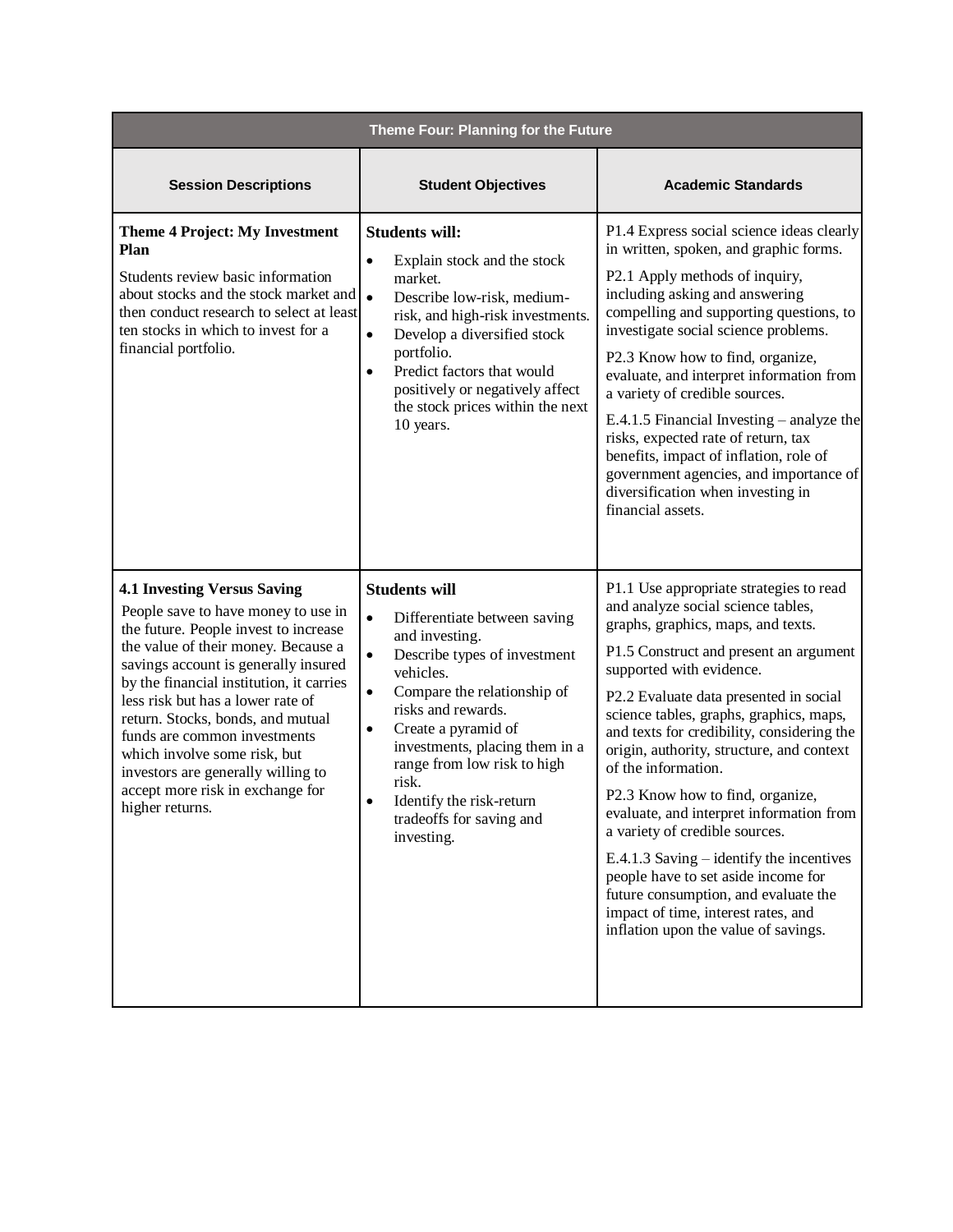| 4.2 Investing for the Long Term<br>Various types of risk should be<br>considered when making retirement<br>plans and investment decisions.<br>Many types of investment plans,<br>such as 401(k)s and IRAs, should be<br>considered as well. It is never too<br>early to think about financial<br>planning. Planning should begin as<br>soon as a person enters the<br>workforce.                                                                                                                              | <b>Students will:</b><br>Identify the key elements of<br>$\bullet$<br>financial planning.<br>Explain the risks associated<br>$\bullet$<br>with long-term financial<br>planning.<br>Examine investment needs in<br>$\bullet$<br>different financial situations<br>and explore long-term financial<br>investments.<br>Apply risk criteria when<br>$\bullet$<br>choosing and developing a<br>financial plan. | P2.3 Know how to find, organize,<br>evaluate, and interpret information from<br>a variety of credible sources.<br>1.3.1 Supply and Demand – use the laws<br>of supply and demand to explain<br>household and business behavior.<br>E.4.1.5 Financial Investing $-$ analyze the<br>risks, expected rate of return, tax<br>benefits, impact of inflation, role of<br>government agencies, and importance of<br>diversification when investing in<br>financial assets.                                                                                                                                                             |
|---------------------------------------------------------------------------------------------------------------------------------------------------------------------------------------------------------------------------------------------------------------------------------------------------------------------------------------------------------------------------------------------------------------------------------------------------------------------------------------------------------------|-----------------------------------------------------------------------------------------------------------------------------------------------------------------------------------------------------------------------------------------------------------------------------------------------------------------------------------------------------------------------------------------------------------|---------------------------------------------------------------------------------------------------------------------------------------------------------------------------------------------------------------------------------------------------------------------------------------------------------------------------------------------------------------------------------------------------------------------------------------------------------------------------------------------------------------------------------------------------------------------------------------------------------------------------------|
| <b>4.3 Risks and Responsibilities</b><br>Risk is exposure to something<br>potentially dangerous or harmful. It<br>is important to recognize risks and<br>learn how to manage or mitigate<br>them. People purchase insurance to<br>reduce the risk of loss and receive<br>compensation for losses or damage<br>caused by events beyond their<br>control.                                                                                                                                                       | <b>Students will:</b><br>Identify risks in life and how to<br>$\bullet$<br>protect against the<br>consequences of risk.<br>Investigate categories of<br>$\bullet$<br>specific risks they may face.<br>Examine ways to mitigate those<br>$\bullet$<br>risks.<br>Calculate the probability of<br>$\bullet$<br>those risks occurring                                                                         | P2.2 Evaluate data presented in social<br>science tables, graphs, graphics, maps,<br>and texts for credibility, considering the<br>origin, authority, structure, and context<br>of the information.<br>P2.3 Know how to find, organize,<br>evaluate, and interpret information from<br>a variety of credible sources.<br>E.4.1.6 Protecting and Insuring – assess<br>the financial risk of lost income, assets,<br>health, or identity, and determine if a<br>person should accept the risk exposure,<br>reduce risk, or transfer the risk to others<br>by paying a fee now to avoid the<br>possibility of a larger loss later. |
| <b>4.4 Types of Insurance</b><br>Insurance coverage is provided in<br>exchange for the payment of a<br>premium. Five common types of<br>insurance are homeowner's (and<br>renter's) insurance, disability<br>insurance, health insurance, life<br>insurance, and automobile insurance.<br>Some coverage, such as auto<br>insurance, is required by law, while<br>other coverage is optional.<br>Consumers need to choose the right<br>kind and amount of insurance during<br>different stages in their lives. | <b>Students will:</b><br>Define basic insurance terms.<br>$\bullet$<br>Examine five types of<br>$\bullet$<br>insurance and the purpose of<br>each.<br>Evaluate the coverage for each<br>$\bullet$<br>of the five types.<br>Create a portfolio with the<br>$\bullet$<br>types of insurance they imagine<br>themselves purchasing within<br>the next 10 years.                                              | $E.4.1.6$ Protecting and Insuring – assess<br>the financial risk of lost income, assets,<br>health, or identity, and determine if a<br>person should accept the risk exposure,<br>reduce risk, or transfer the risk to others<br>by paying a fee now to avoid the<br>possibility of a larger loss later.                                                                                                                                                                                                                                                                                                                        |